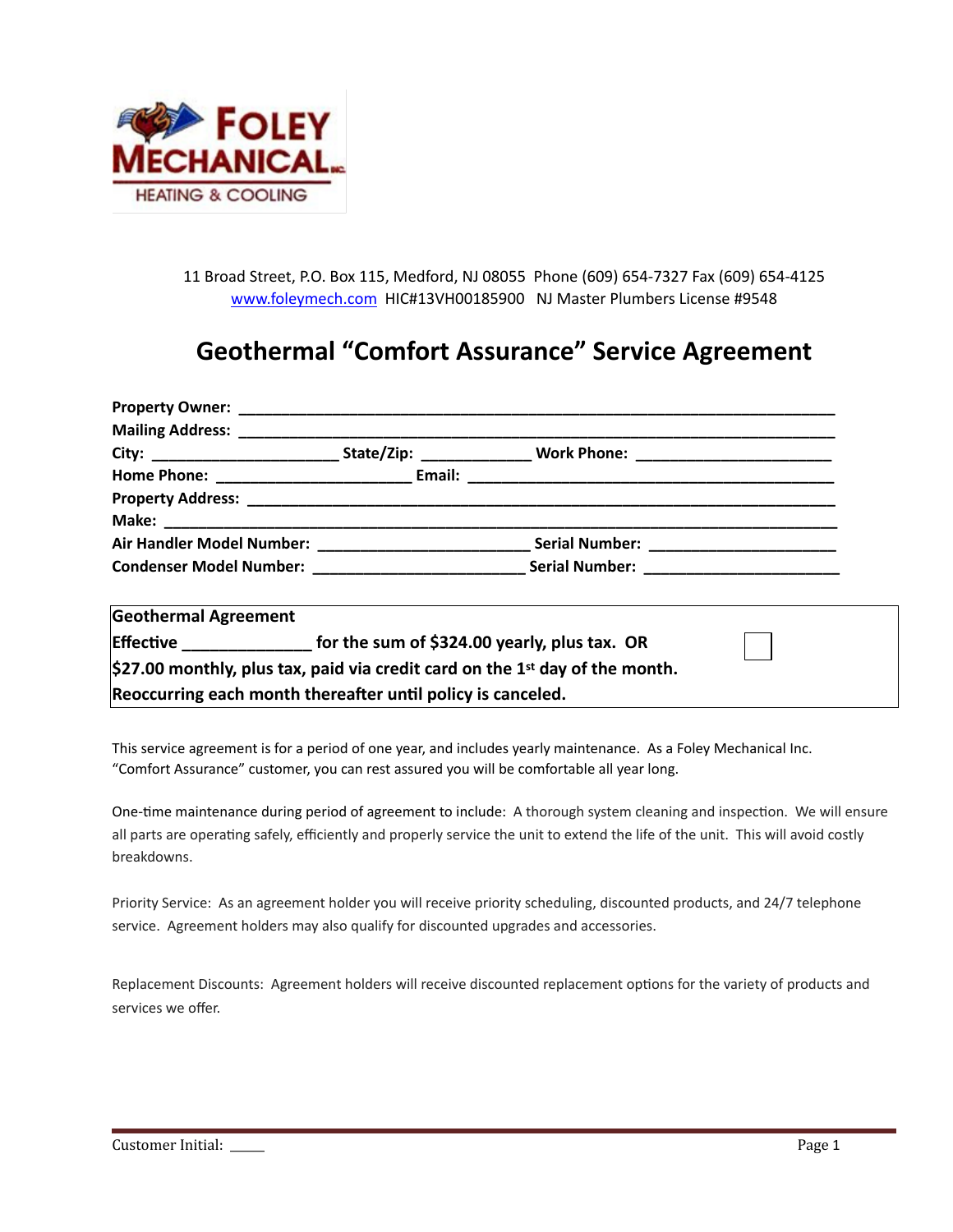# COMFORT ASSURANCE AGREEMENT

### **Our system maintenance includes:**

- Check and adjust thermostat.
- Check incoming and outgoing water quality/temperature.
- Check all wiring to controls and electrical connections.
- Check ground loop performance.
- Check voltage and amperage draw on all motors with meter.
- Check compressor contactor.
- Visually inspect compressor and check amp draw.
- $\cdot$  Check the start capacitor and potential relay.
- Check pressure switch cut-out setting.
- Replace air filter or clean reusable type filter.
- $\cdot$  Check refrigerant level through ground loop testing.
- Check and clean condensate drain and pan.
- Check expansion valve and coil temperatures.
- Lubricate parts as needed.
- Check and clean evaporator coil.

### FEE SCHEDULE AS FOLLOWS:

Diagnostic Fee of \$99.00 (Reg. \$139.00)

15% Discounted Flat Rate Repairs quoted at time of service.

# Priority Emergency - No Cooling Calls

## Monday – Friday 8:00AM to 6:00PM

After Hours, Weekend, Holiday, or Evening Services - \$189.00 (Reg. \$239.00)

**Your Comfort Assurance Agreement ensures years of worry free operation through regular maintenance.**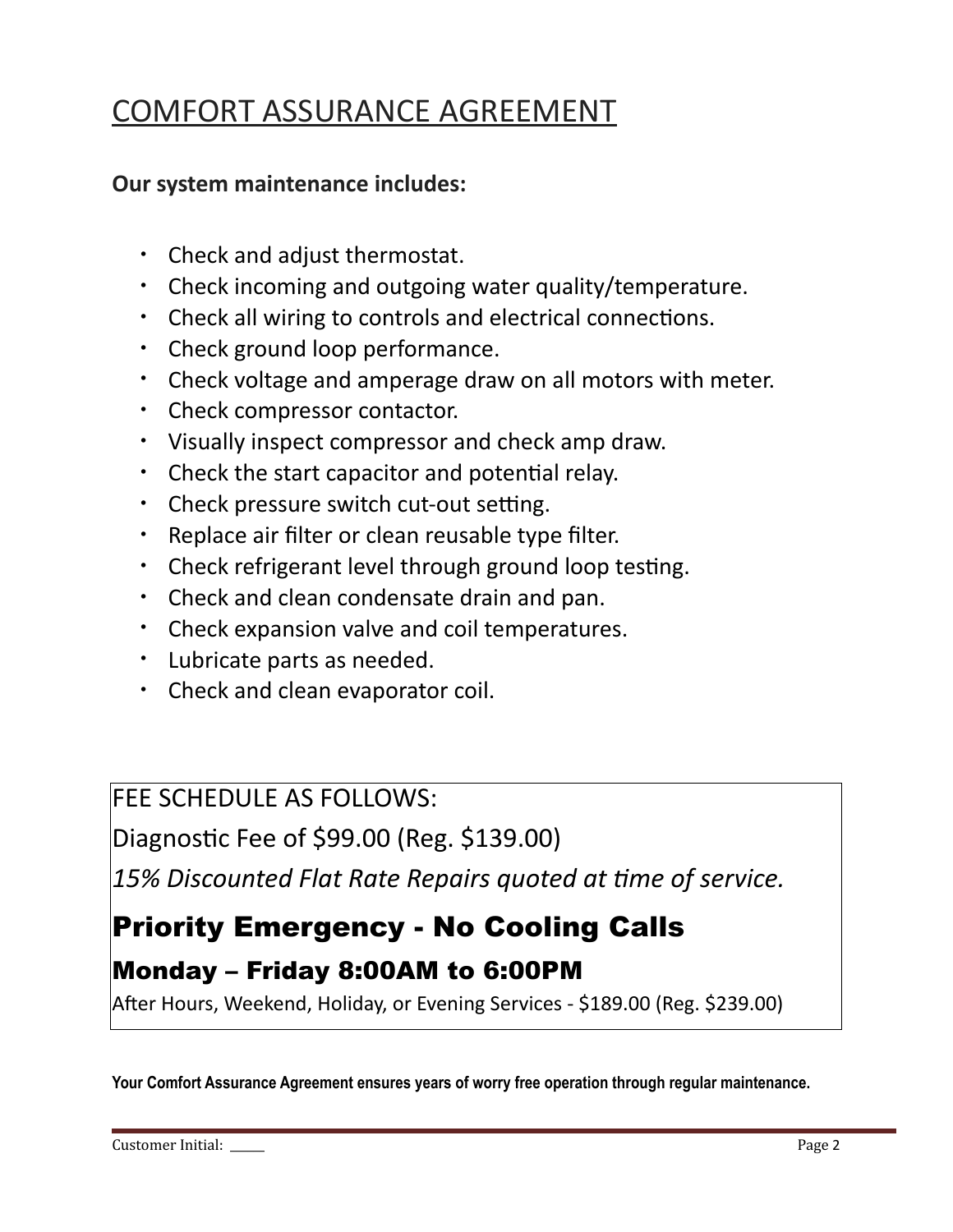#### Foley Mechanical Inc., hereafter referred to as THE COMPANY, will provide the necessary service and maintenance for your air conditioning system.

#### GENERAL CONDITIONS

This agreement between THE COMPANY and The PROPERTY OWNER OR AGENT covers only the primary structure listed above. The PROPERTY OWNER OR AGENT understands that THE COMPANY'S liability under this agreement is limited to providing REMEDIAL CORRECTIONS ONLY and in no way, implied or otherwise, is responsible for damages or repairs to the structure(s) or contents. THIS AGREEMENT IS VOID WITHOUT A SIGNATURE FROM AN AUTHORIZED COMPANY REPRESENTATIVE.

THE COMPANY will conduct a maintenance inspection of the above structure(s) prior to coverage. If at any time during this one year period should a maintenance issue arise, THE COMPANY will re-inspect upon notification by property owner and provide a remedial treatment recommendation(s) at no additional cost, within the first year. THE COMPANY reserves the right to revise this annual renewal fee as of any anniversary date. Payments are to be made within (30) days of the anniversary date of this agreement. Failure to pay the fee voids the extension of this agreement. THE COMPANY and the PROPERTY OWNER OR AGENT both reserve the right to cancel this agreement on the anniversary date. THE COMPANY is not responsible for any preexisting conditions or issues that may arise due to those conditions. THE COMPANY reserves the right to bill your account and/or credit card once per month for this service.

THE COMPANY AND THE PROPERTY OWNER OR AGENT AGREES TO THE FOLLOW TERMS AND CONDITIONS:

#### 1. ADDITIONS OR ALTERATIONS

This agreement covers only the structure(s) identified on the previous page as of the date of the initial work. If the above structure(s) is structurally modified, altered, or otherwise changed, the PROPERTY OWNER OR AGENT will immediately notify THE COMPANY in writing. Such additions may result in the need for additional work (at your expense) or this agreement becomes null and void.

2. DAMAGE THE COMPANY shall not be responsible for (1) any past or existing damage or repairs to the structure(s) or its content at the date of this agreement, (2) any costs or expenses incurred by the PROPERTY OWNER OR AGENT as a result of such damage, or (3) any damage caused by or related to any of the conditions described herein.

#### 3. NOTICE OF CLAIMS, ACCESS TO PROPERTY

Any clam under the terms of the Agreement must be made immediately in writing to THE COMPANY. THE COMPANY is only obligated to perform under this Agreement if the PROPERTY OWNER OR AGENT allows THE COMPANY access to the identified structure for any purpose contemplated by the Agreement, including but not limited to re-inspection, whether the inspection was requested or considered necessary by the PROPERTY OWNER OR AGENT or required by the Agreement and requested or considered by THE COMPANY.

#### 4. DISCLAIMER

THERE ARE NO GUARANTEES OR WARRANTIES, EXPRESSED OR IMPLIED, EXCEPT THOSE SPECIFICALLY STATED HEREIN. THERE ARE NO WARRANTIES OF MERCHANTABILITY OR FITNESS FOR A PARTICULAR PURPOSE.

#### 5. BINDING ARBITRATION

In the event of any dispute between THE COMPANY and the PROPERTY OWNER OR AGENT Arising out of or relating to this agreement, the parties hereby expressly agree to submit their dispute to binding arbitration in Burlington or Camden County, NJ for resolution in accordance with the rules and requirements of the American Arbitration Association.

#### 6. TRANSFERABILITY

This Agreement shall terminate upon transfer of ownership of the described structure(s). A new agreement may be issued by THE COMPANY at its discretion, to a new Purchaser provided the new Purchaser signs an updated agreement as owner/agent. New owner/agent will be responsible for current fees due at time of purchase.

#### 7. INHERENT RISKS

It is impossible to eliminate all risks associated with this service. Unintended consequences may result because of abnormal weather conditions (such as excessive rainfall, flood, drought, tornadoes, hurricanes), which are beyond the control of THE COMPANY. All such risks shall be assumed by THE PROPERTY OWNER/AGENT. THE COMPANY is not responsible for acts of God, terrorism, or other catastrophic events.

#### 8. AUTHORIZED SERVICE

This contract and all obligations of Foley Mechanical Inc. are void if the customer services or attempts to service his own air conditioner, or allow anyone other than an authorized service person from Foley Mechanical Inc. to perform any services on the covered system.

#### 9. CANCELLATION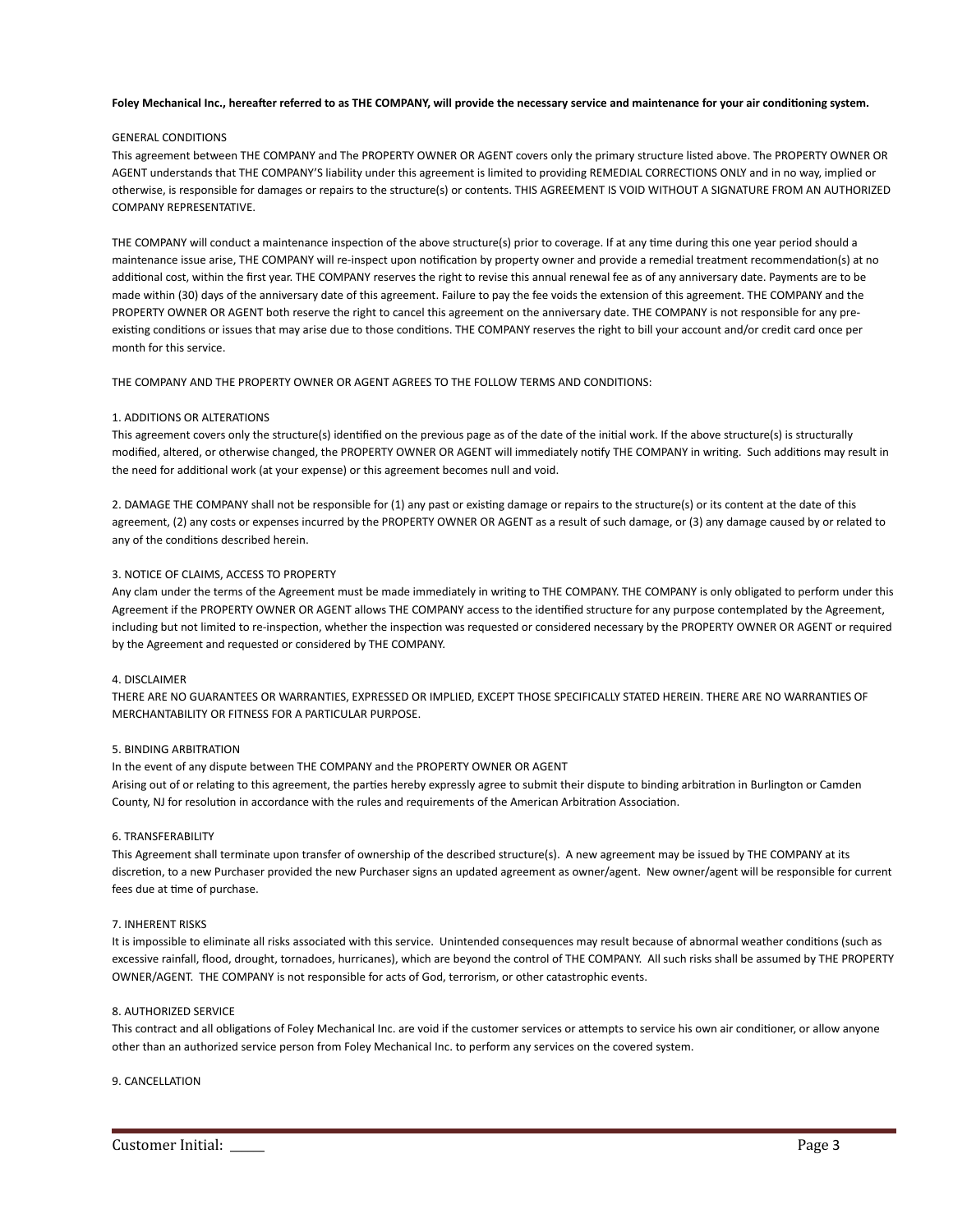This policy is auto-renewing and will continue on a month to month basis until canceled by the PROPERTY OWNER OR AGENT or THE COMPANY. Cancelation will be effective for non-payment, declined charges, or invalid payment source within 30 days of notification. The PROPERTY OWNER/AGENT must notify THE COMPANY 30 days prior to intended cancellation in writing. No refunds or returns on unused balances.

### **NOTICE OF RIGHT TO CANCEL**

FOR INFORMATION ABOUT CONTRACTORS AND THE CONTRACTORS' REGISTRATION ACT, CONTACT THE NEW JERSEY DEPARTMENT OF LAW AND PUBLIC SAFETY, DIVISION OF CONSUMER AFFAIRS AT 1-888-656-6225.

NOTICE TO CONSUMER

**YOU MAY CANCEL THIS AGREEMENT AT ANY TIME BEFORE MIDNIGHT OF THE THIRD BUSINESS DAY** AFTER RECEIVING A COPY OF THIS AGREEMENT. IF YOU WISH TO CANCEL THIS AGREEMENT, YOU MUST EITHER:

1. SEND A SIGNED AND DATED WRITTEN NOTICE OF CANCELLATION BY REGISTERED OR CERTIFIED MAIL, RETURN RECEIPT REQUESTED; OR 2. PERSONALLY DELIVER A SIGNED AND DATED WRITTEN NOTICE OF CANCELLATION TO: FOLEY MECHANICAL INC. 11 BROAD STREET P.O. BOX 115 MEDFORD, NJ 08055

If you cancel this agreement within the three day period, you are entitled to a full refund of your money. Refunds must be made within 30 days of the contractor's receipt of the cancellation notice.

*I would like to cancel this Agreement:*  Signed: \_\_\_\_\_\_\_\_\_\_\_\_\_\_\_\_\_\_\_\_\_\_\_\_\_ Date: \_\_\_\_\_\_\_\_\_\_\_\_ The undersigned accepts and understands the terms of this agreement:

| <b>PRINT</b> | <b>SIGN</b> | <b>DATH</b> |  |
|--------------|-------------|-------------|--|

An inspection of the above units has been performed and THE COMPANY accepts this agreement.

| Customer Initial: | Page 4 |
|-------------------|--------|
|-------------------|--------|

\_\_\_\_\_\_\_\_\_\_\_\_\_\_\_\_\_\_\_\_\_\_\_\_\_\_\_